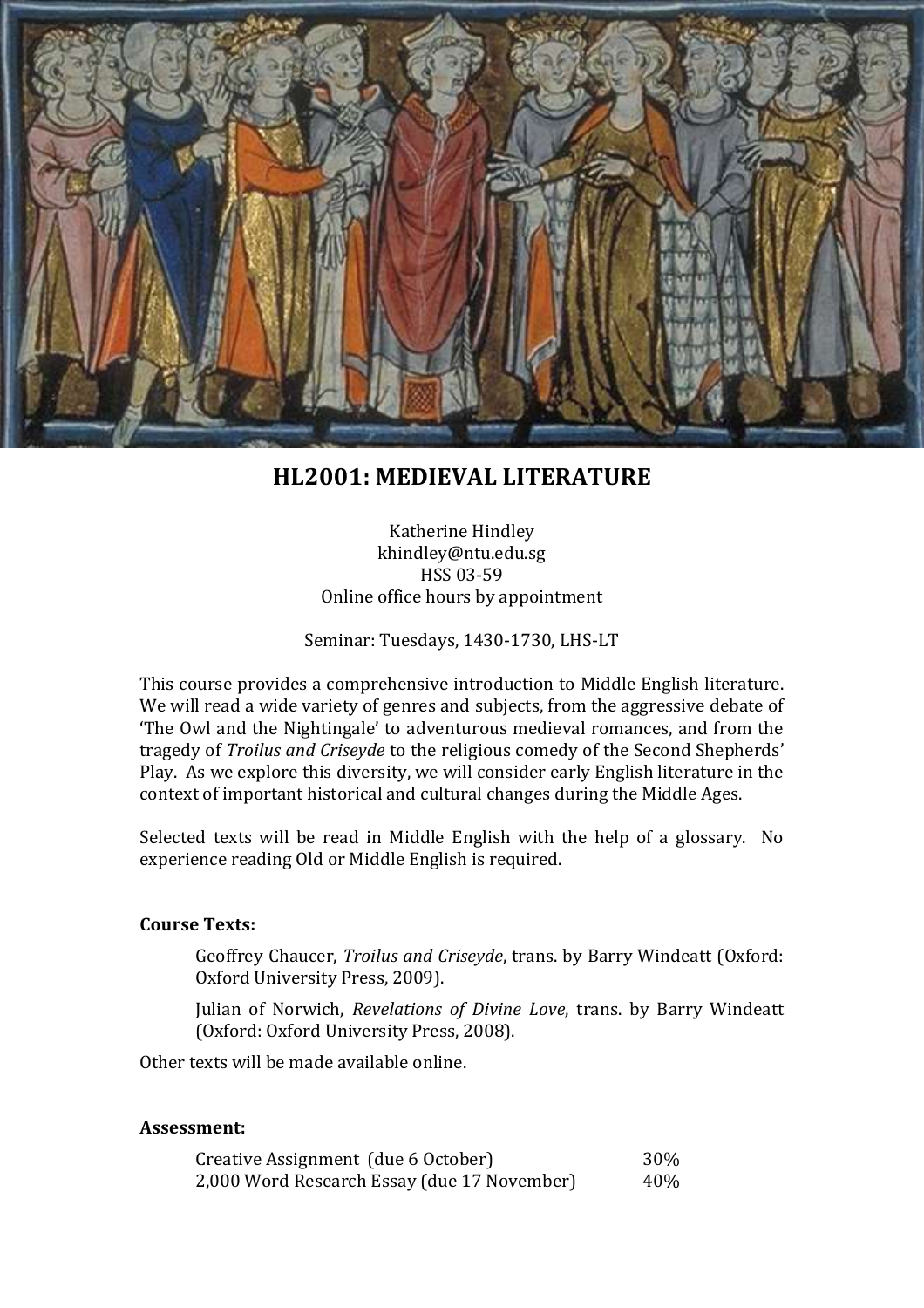#### SYLLABUS SUBJECT TO CHANGE

| Presentations                                      | 20% |
|----------------------------------------------------|-----|
| Participation, inc. peer feedback on presentations | 10% |

The essay should engage critically with the texts and with scholarly debates about them. It should be polished and fully referenced. It should make a clear and wellargued claim that is supported by close reading of the text and of relevant outside sources. All paragraphs should be related to this topic and follow a coherent, persuasive structure. Points should be fully developed and supported with specific evidence. As the major written assignment for this course, your essay will be submitted through Turnitin.

For the creative assignment, you will choose a medieval text to adapt into a form of your choice (e.g. film, radio play, comic book, short story). This will require you to think about the relative importance of various elements of the medieval work, as well as how they would have been received by their original audience. The creative assignment will be submitted along with a short essay (500 words) explaining the choices you have made for your adaptation.

You will present in class on the literary texts and historical sources under discussion, situating them within the broader academic field. You will also present your own research in progress at an in-class mini-conference.

The participation grade will reflect your commitment to the class as evidenced by attendance, preparation of readings, contribution to discussions, and productive responses to others' ideas. Read the assigned texts thoroughly, making notes as you go. Note questions and problems that occur to you, and be ready to share these ideas in class.

### **Course Policies:**

- Attendance and Participation: The success of any seminar depends on the active participation of all its members. Barring illness or emergencies, you must attend every seminar. You must arrive on time, having done the required readings and any assigned work, and be ready to participate in the class discussion. Failure to do so will reduce your participation grade significantly. If you need to miss a class you must get in touch with me *before* that week's meeting.
- Late Work and Extensions: if your essay is late, it will be marked down by one third of a letter grade for each day that it is overdue (i.e. a paper that would have received a B will receive a B-). No work will be accepted more than three days late without prior permission. Extensions will be granted only in exceptional circumstances, including documented illness or genuine emergency. You can earn a two-day extension if you work on your paper with a writing coach at the LCC Communication Cube.
- Seeking Help Outside Class: you are encouraged to use any form of legitimate aid to help you write papers and research topics that interest you. Obvious sources of legitimate assistance include your tutors, the coaches at the LCC Communication Cube, and the subject librarians at the library. If you work on a paper with a writing coach, you are eligible for a two-day extension. Please speak to me if you would like to take advantage of this!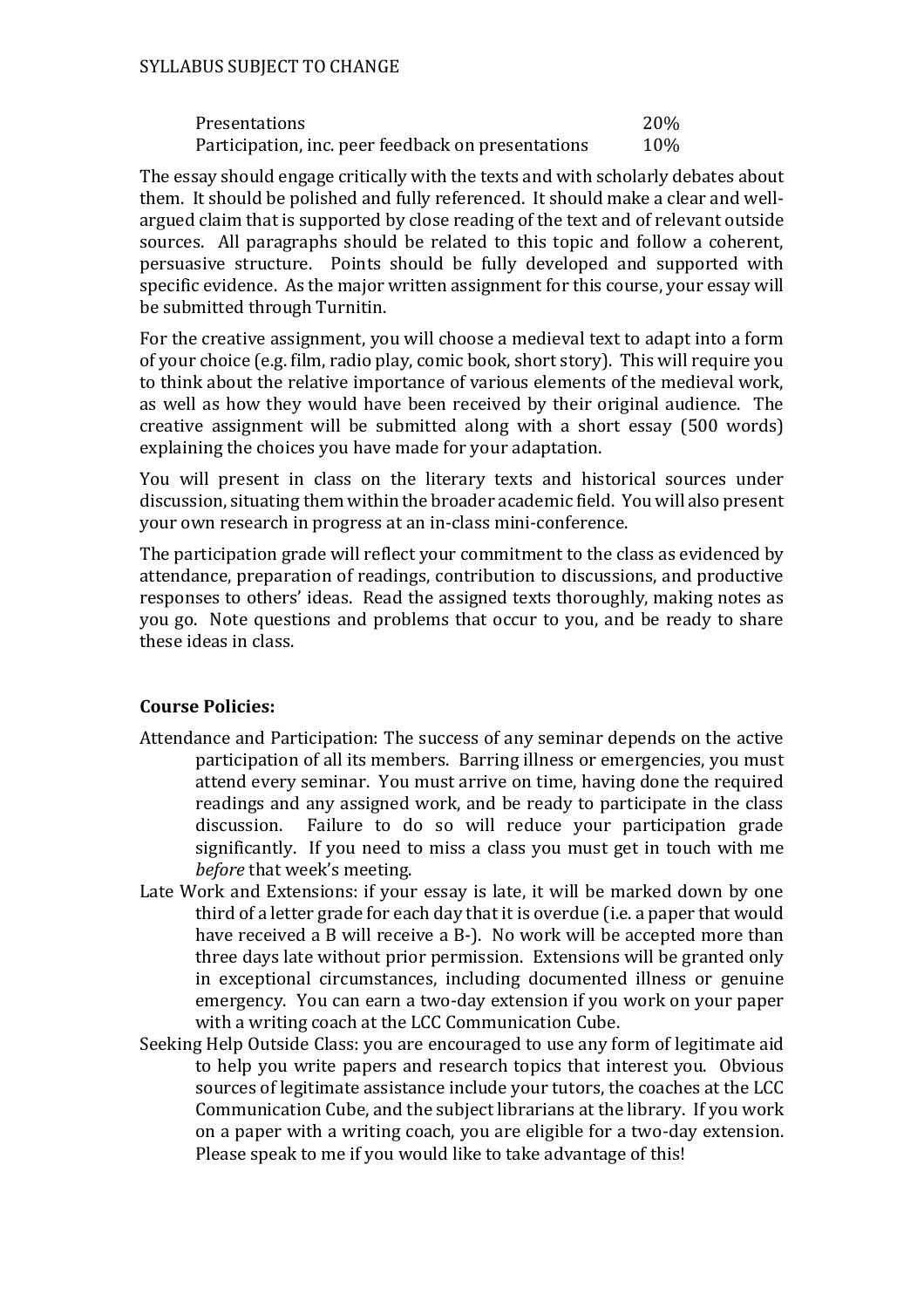#### SYLLABUS SUBJECT TO CHANGE

Plagiarism and Academic Dishonesty: Don't do it! If I find that you have misrepresented someone else's work as your own you will fail the assignment and possibly the course. If you are unsure of how or when to cite a source, please ask me or refer to the university's academic integrity resources online.

### **Questions?**

Feel free to come to me if you have any questions! Most importantly, if you feel that you're falling behind in the course for any reason, please talk to me. The sooner we discuss any obstacles to your success in this class, the more likely it is that we will be able to fix them.

### **Changes due to COVID-19**

Unless circumstances change, this class will meet in person. Social distancing must be maintained and everyone present must wear a mask at all times. University policy also requires that the class meet online for three sessions. Work-in-progress presentations will therefore take the form of video presentations on which you will give written feedback. We will also meet online in Week 10 (*The Second Shepherds' Play*).

### **COURSE SCHEDULE**

1. *The Owl and the Nightingale* (11 August)

- 2. *Sir Orfeo* (18 August)
- 3. *Sir Gowther* (25 August)
- 4. Geoffrey Chaucer, *Troilus and Criseyde* (Books 1-3) (1 September)
- 5. Geoffrey Chaucer, *Troilus and Criseyde* (Books 4-5) (8 September)
- 6. Thomas Hoccleve, *My Compleinte* and *Dialogue* (15 September)

7. Online Presentations of creative work (22 September; feedback due 23 September)

### RECESS WEEK

# **\*\*\* Creative Project Due: 6 October \*\*\***

- 8. Selections from Thomas Malory, *Le Morte d'Arthur* (6 October)
- 9. 'The Awntyrs off Arthure' (13 October)